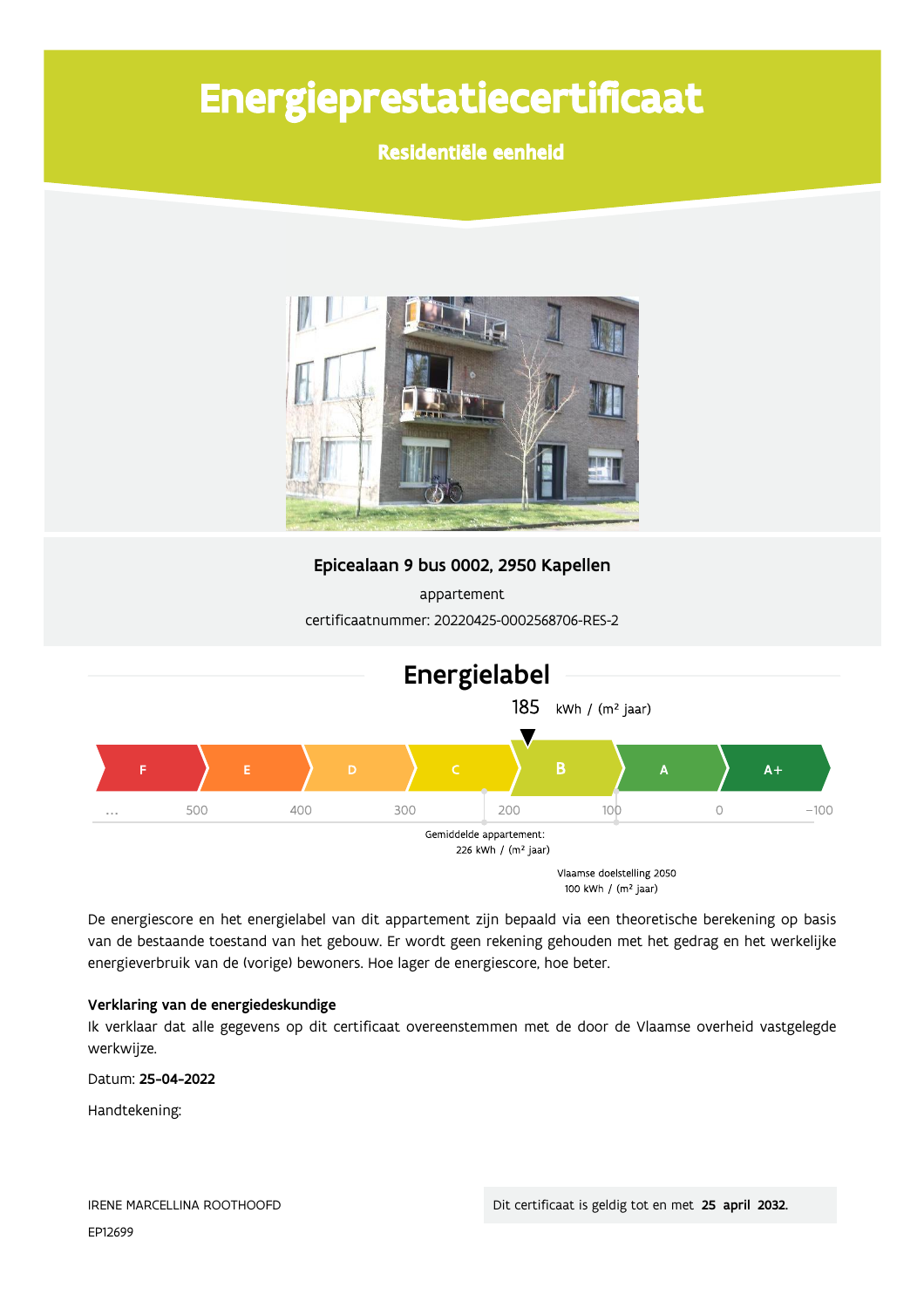## Huidige staat van het appartement

Om met uw appartement te voldoen aan de energiedoelstelling, zijn er twee mogelijke pistes:

|                                                      | Inzetten op isolatie en verwarming                                                                                                                                                                                                                                                                        |                               | 2 <sup>1</sup>                                                         | Energielabel van het appartement                                                                                                                                                                                                                       |  |  |
|------------------------------------------------------|-----------------------------------------------------------------------------------------------------------------------------------------------------------------------------------------------------------------------------------------------------------------------------------------------------------|-------------------------------|------------------------------------------------------------------------|--------------------------------------------------------------------------------------------------------------------------------------------------------------------------------------------------------------------------------------------------------|--|--|
|                                                      | U isoleert elk deel van uw appartement tot<br>doelstelling<br>én<br>voorziet<br>de<br>u<br>energie-efficiënte<br>verwarmingsinstallatie<br>condenserende<br>(warmtepomp,<br>(micro-)WKK.<br>efficiënt<br>warmtenet<br>decentrale toestellen<br>met<br>een<br>maximaal vermogen van 15 W/m <sup>2</sup> ). | een<br>ketel.<br>οf<br>totaal | U<br>OF                                                                | behaalt een energielabel A voor<br>uw<br>appartement(= energiescore van maximaal 100<br>kWh/(m <sup>2</sup> jaar)). U kiest op welke manier u dat<br>doet: isoleren, efficiënt verwarmen, efficiënt<br>ventileren, zonne-energie, hernieuwbare energie |  |  |
| Muren                                                |                                                                                                                                                                                                                                                                                                           |                               | Uw energielabel:                                                       |                                                                                                                                                                                                                                                        |  |  |
|                                                      | $U = 1,79 W/(m^2K)^{*}$<br>Doelstelling                                                                                                                                                                                                                                                                   |                               | B<br>$185$ kWh/(m <sup>2</sup> jaar)                                   |                                                                                                                                                                                                                                                        |  |  |
|                                                      | Vensters (beglazing en profiel)                                                                                                                                                                                                                                                                           | $0,24 W/(m^2K)$               |                                                                        |                                                                                                                                                                                                                                                        |  |  |
|                                                      | $U = 1,65 W/(m^2K)^*$                                                                                                                                                                                                                                                                                     |                               | Doelstelling:                                                          |                                                                                                                                                                                                                                                        |  |  |
| Doelstelling<br>1,5 W/( $m^2K$ )<br><b>Beglazing</b> |                                                                                                                                                                                                                                                                                                           |                               | $100$ kWh/(m <sup>2</sup> jaar)                                        |                                                                                                                                                                                                                                                        |  |  |
|                                                      | $U = 1,16 W/(m^2K)^{\star}$                                                                                                                                                                                                                                                                               |                               |                                                                        |                                                                                                                                                                                                                                                        |  |  |
|                                                      | Doelstelling<br>$1 W/(m^2K)$                                                                                                                                                                                                                                                                              |                               |                                                                        |                                                                                                                                                                                                                                                        |  |  |
|                                                      | Verwarming                                                                                                                                                                                                                                                                                                |                               |                                                                        |                                                                                                                                                                                                                                                        |  |  |
|                                                      | $\odot$ Centrale verwarming met condenserende ketel                                                                                                                                                                                                                                                       |                               |                                                                        |                                                                                                                                                                                                                                                        |  |  |
|                                                      |                                                                                                                                                                                                                                                                                                           |                               | $\otimes$ Het appartement voldoet niet aan de energiedoelstelling 2050 |                                                                                                                                                                                                                                                        |  |  |
|                                                      | Sanitair warm water                                                                                                                                                                                                                                                                                       |                               | Ventilatie                                                             |                                                                                                                                                                                                                                                        |  |  |
|                                                      | Aanwezig                                                                                                                                                                                                                                                                                                  |                               | Geen systeem aanwezig                                                  | Zonne-energie                                                                                                                                                                                                                                          |  |  |
| Koeling en zomercomfort<br>Kans op oververhitting    |                                                                                                                                                                                                                                                                                                           |                               | Luchtdichtheid<br>Niet bekend                                          | Geen zonneboiler of<br>zonnepanelen aanwezig                                                                                                                                                                                                           |  |  |

 $\bigstar$  De **U-waarde** beschrijft de isolatiewaarde van daken, muren, vloeren, vensters … Hoe lager de U-waarde, hoe beter het constructiedeel isoleert.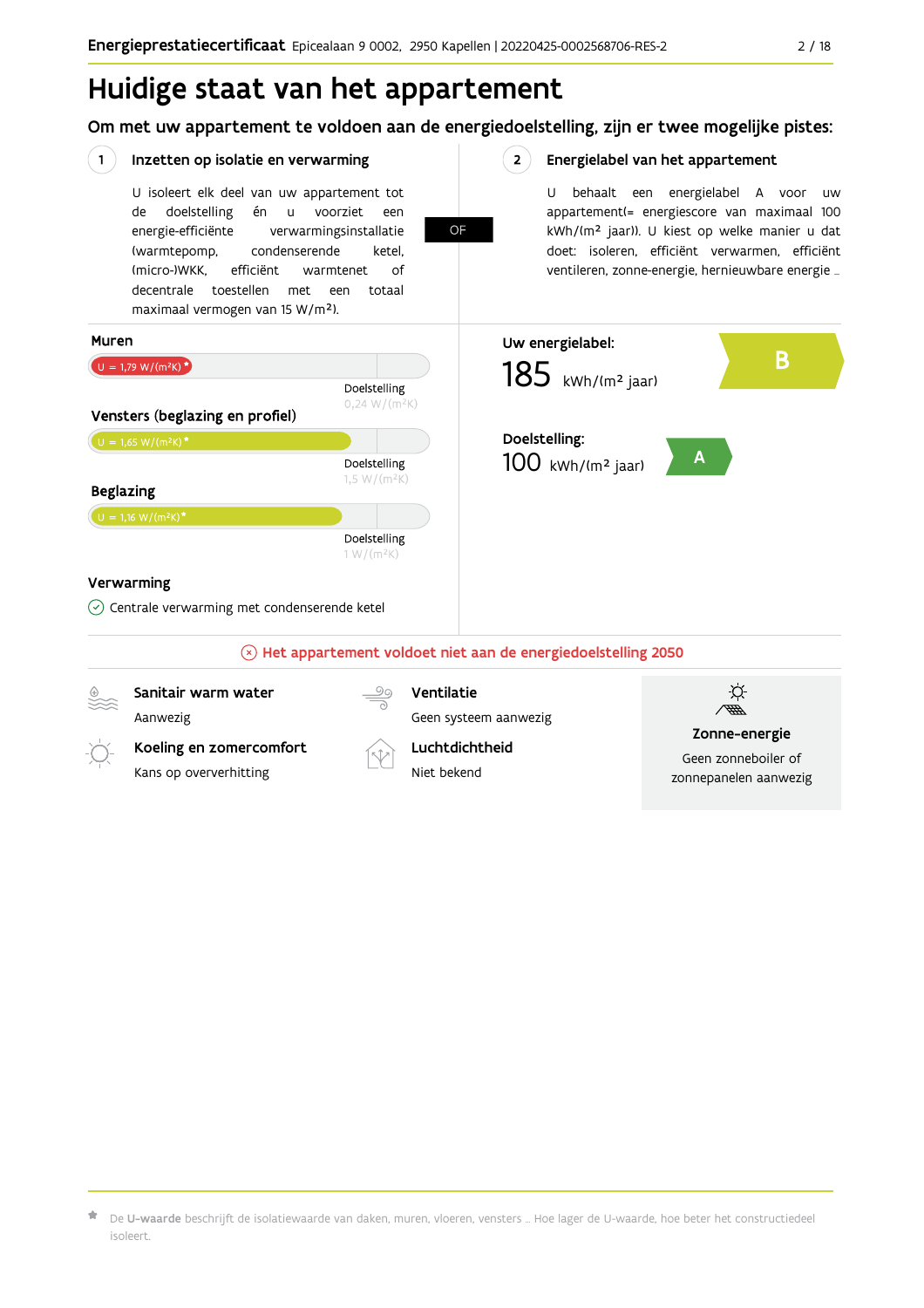## Overzicht aanbevelingen

In deze tabel vindt u aanbevelingen om uw appartement energiezuiniger te maken. De aanbevelingen zijn gebaseerd op piste 1. Kunt u ze niet allemaal uitvoeren, dan helpen ze u ook om via piste 2 de doelstelling te halen. Vraag advies aan een specialist voordat u met de renovatiewerken start.

De volgorde in deze tabel is automatisch bepaald en is niet noodzakelijk de juiste volgorde om aan de slag te gaan. Het is louter een eerste indicatie op basis van de energieprestatie.

| <b>HUIDIGE SITUATIE</b>                                                                                                                                                                             | <b>AANBEVELING</b>                                                                                                             |
|-----------------------------------------------------------------------------------------------------------------------------------------------------------------------------------------------------|--------------------------------------------------------------------------------------------------------------------------------|
| Muur<br>62 m <sup>2</sup> van de muren is vermoedelijk niet<br>geïsoleerd.                                                                                                                          | Plaats isolatie aan de binnenkant van de muur<br>of plaats isolatie aan de buitenkant van de muur.                             |
| Zonneboiler<br>Er is geen zonneboiler aanwezig.                                                                                                                                                     | Onderzoek de mogelijkheid om een zonneboiler te plaatsen.<br>Raadpleeg hiervoor de zonnekaart of vraag raad aan een<br>vakman. |
| Zonnepanelen<br>Er zijn geen zonnepanelen aanwezig.                                                                                                                                                 | Onderzoek de mogelijkheid om zonnepanelen te plaatsen.<br>Raadpleeg hiervoor de zonnekaart of vraag raad aan een<br>vakman.    |
| <b>Vensters</b><br>19.5 m <sup>2</sup> van de vensters heeft<br>hoogrendementsbeglazing (geplaatst na<br>2000). Dat is redelijk energiezuinig, maar<br>voldoet nog niet aan de energiedoelstelling. | Als u de beglazing vervangt, zorg dan dat deze voldoet aan<br>de energiedoelstelling.                                          |
|                                                                                                                                                                                                     | Proficiat! De verwarmingsinstallatie met condenserende ketel voldoet aan de energiedoelstelling.                               |
| • Energetisch helemaal niet in orde<br>• Zonne-energie                                                                                                                                              | • Energetisch redelijk in orde<br>• Energetisch helemaal in orde                                                               |

#### Energielabel na uitvoering van de aanbevelingen

Als u beslist om uw appartement stapsgewijs te renoveren in de hierboven gesuggereerde volgorde, geeft de onderstaande energieschaal een overzicht van waar uw appartement zich na elke stap zal bevinden op de energieschaal. Verandert u de volgorde, dan verandert ook de impact van elke maatregel. Dat kan hier niet weergegeven worden. Bij de plaatsing van een installatie op zonne-energie zal het energielabel nog verder verbeteren.

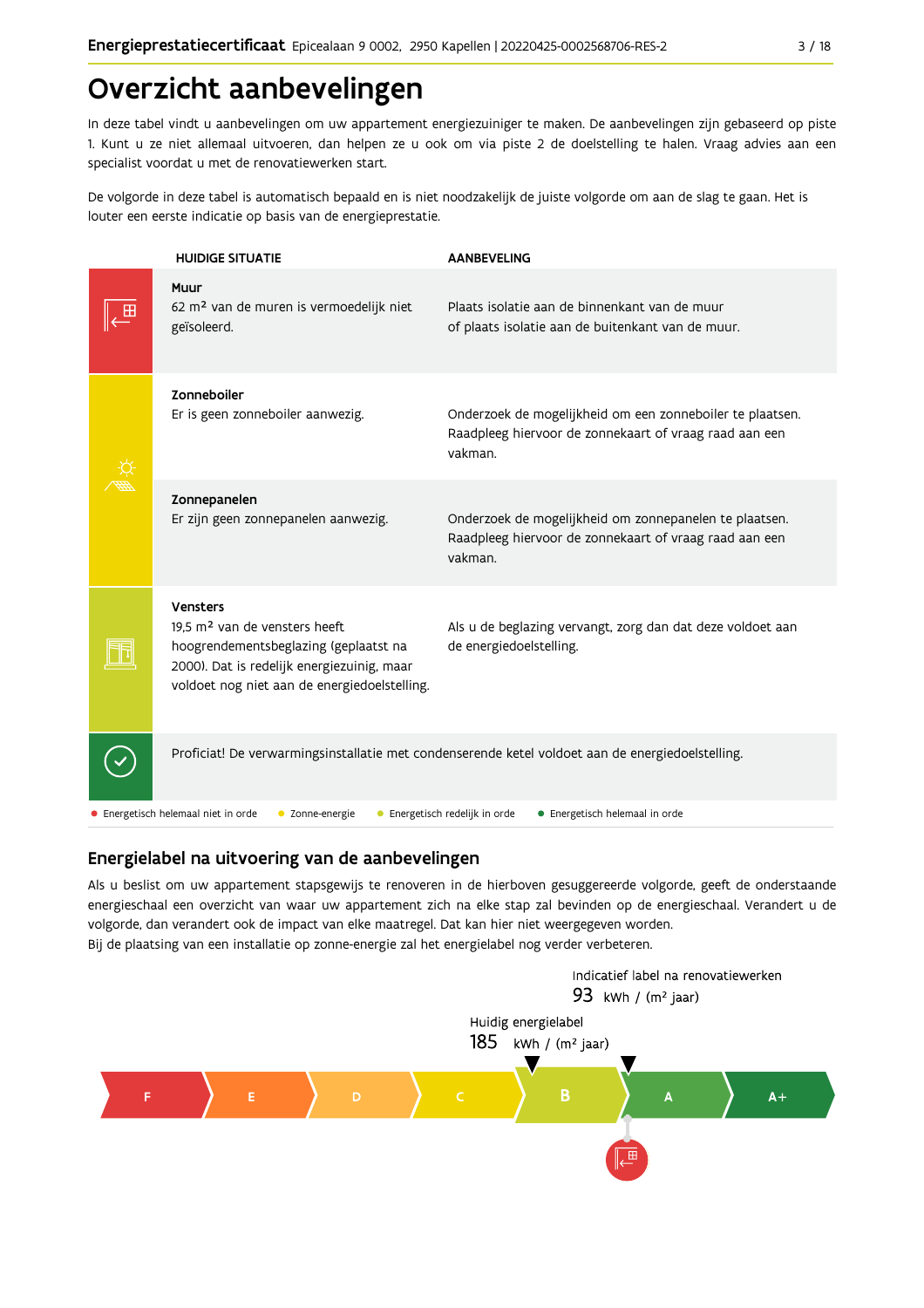### Aandachtspunten

 $\left( \begin{array}{c} 1 \end{array} \right)$ 

Hou rekening met de volgende aspecten als u uw appartement energiezuinig en comfortabeler wilt maken.

Luchtdichtheid: De luchtdichtheid van uw appartement is niet gemeten. Een goede luchtdichtheid is nodig om de warmte niet via spleten en kieren te laten ontsnappen. Let er bij de renovatie op dat de werken luchtdicht uitgevoerd worden. U kunt nadien de luchtdichtheid laten meten om eventueel overblijvende lekken op te sporen en uw energielabel mogelijk nog te verbeteren.

Ventilatie: Uw appartement beschikt mogelijk niet over voldoende ventilatievoorzieningen. Een goede ventilatie is echter noodzakelijk om een gezond binnenklimaat te garanderen. Voorzie bij uw renovatie daarom in een ventilatiesysteem. Om energie te besparen, kunt u het best kiezen voor een systeem met vraagsturing of warmteterugwinning.



Koeling en zomercomfort: Uw appartement heeft kans op oververhitting. Overweeg buitenzonwering om de zon zoveel mogelijk buiten te houden tijdens de zomer. Vermijd de plaatsing van een koelinstallatie, want die verbruikt veel energie.

Sanitair warm water: Uw appartement beschikt niet over een zonneboiler. Overweeg de plaatsing van een zonneboiler of warmtepompboiler. Daarmee kunt u energie besparen.



#### Renovatie gebouw

Bij een gebouw met meerdere (woon)eenheden zal de energetische renovatie vooral betrekking hebben op de gemeenschappelijke delen, zoals de daken, vloeren, buitenmuren en de collectieve installaties. U moet mogelijks samen met de mede-eigenaars beslissen over de renovatie van de gemeenschappelijke delen. Dergelijke renovatie kadert best in een totaalaanpak.

#### Let op!

De aanbevelingen, aandachtspunten en eventuele prijsindicaties op het energieprestatiecertificaat worden standaard gegenereerd op de wijze die de Vlaamse overheid heeft vastgelegd. Laat u bijstaan door een specialist om op basis van de aanbevelingen en aandachtspunten een concreet renovatieplan op te stellen. De energiedeskundige is niet aansprakelijk voor de eventuele schade die ontstaat bij het uitvoeren van de standaard gegenereerde aanbevelingen of aandachtspunten.

#### Meer informatie?

- Voor meer informatie over het energieprestatiecertificaat, gebruiksgedrag, woningkwaliteit ... kunt u terecht op www.energiesparen.be.
- Meer informatie over uw appartement vindt u op uw persoonlijke woningpas. Surf naar woningpas.vlaanderen.be om uw woningpas te bekijken.
- Meer informatie over beter renoveren vindt u op www.energiesparen.be/ikbenoveer.

### Gegevens energiedeskundige:

IRENE MARCELLINA ROOTHOOFD 2960 Brecht EP12699

#### **Premies**

Informatie over energiewinsten, subsidies of andere financiële voordelen vindt u op www.energiesparen.be.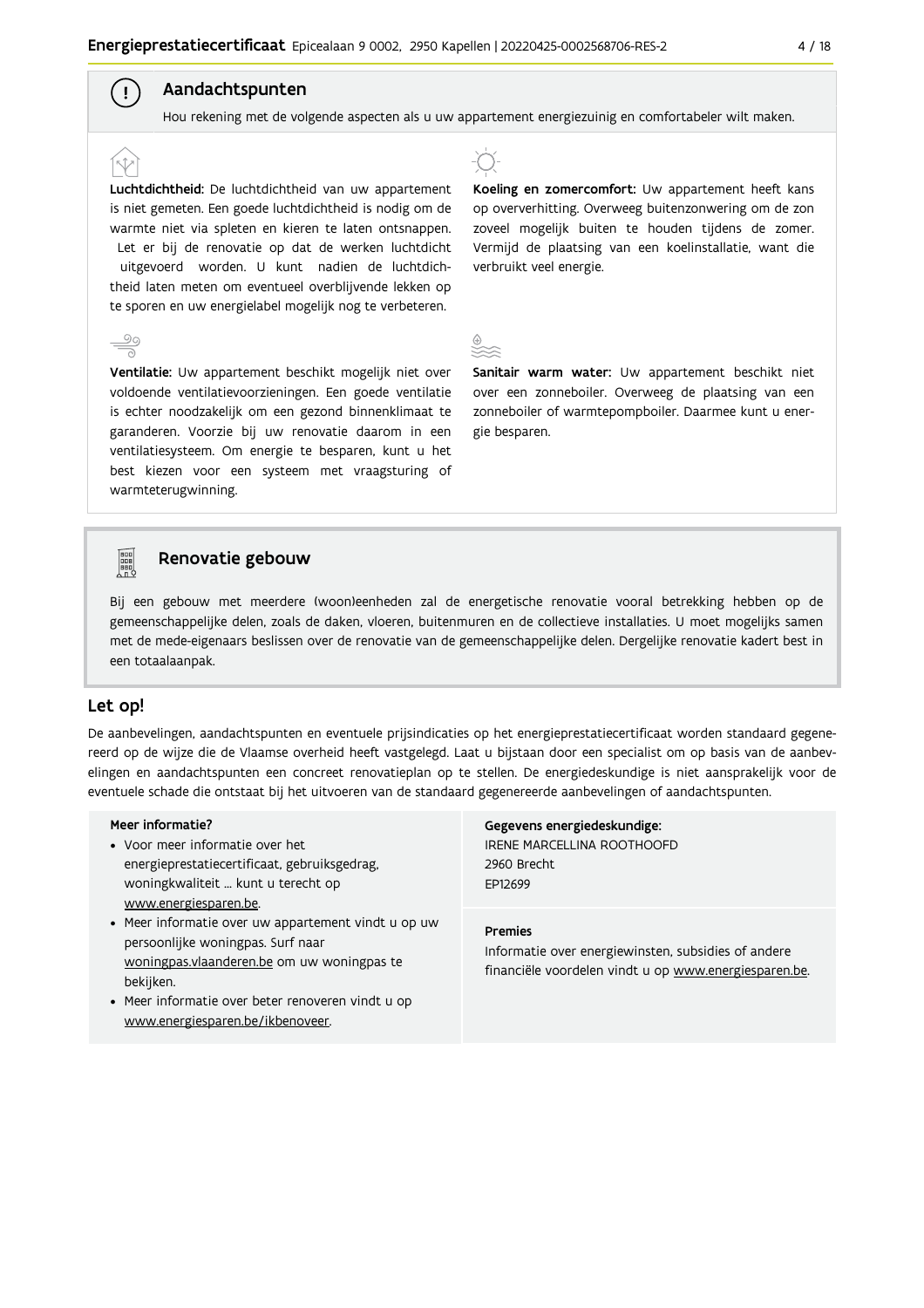## Energieprestatiecertificaat (EPC) in detail

Elk gebouw bestaat uit verschillende onderdelen die met elkaar verbonden zijn. Als u renoveert, kunt u het best al rekening houden met de werken die u later nog gaat uitvoeren.

Dit deel van het energieprestatiecertificaat gaat dieper in op de aanbevelingen van uw appartement. Samen met uw architect of andere vakman kunt u op basis hiervan een renovatieplan opstellen.

#### Inhoudstafel

| Daken.                            |    |
|-----------------------------------|----|
| Vensters en deuren                | 8  |
| Muren.                            | 10 |
| Vloeren                           | 13 |
| Ruimteverwarming                  | 14 |
| Installaties voor zonne-energie.  | 15 |
| Overige installaties              | 17 |
| Bewijsstukken gebruikt in dit EPC | 18 |
|                                   |    |

#### 10 goede redenen om nu al te BENOveren

BENOveren is BEter reNOveren dan gebruikelijk is, met hogere ambities op het vlak van energieprestaties, goed gepland en met deskundig advies, zodat ook latere renovatiestappen haalbaar blijven (zie ook www.energiesparen.be/ikbenoveer). Een geBENOveerd appartement biedt veel voordelen:

- 1. Een lagere energiefactuur 2. Meer comfort 3. Een gezonder binnenklimaat 4. Esthetische meerwaarde 5. Financiële meerwaarde  $\frac{1}{2}$ 6. Nodig voor ons klimaat 7. Uw appartement is klaar voor uw oude dag 8. Minder onderhoud 9. Vandaag al haalbaar
	- 10. De overheid betaalt mee

#### Renoveren of slopen: let op voor asbest!

Asbest is een schadelijke stof die nog regelmatig aanwezig is in gebouwen. In veel gevallen kunnen asbesttoepassingen op een eenvoudige en vooral veilige manier verwijderd worden. Deze werken en eventuele bijhorende kosten zijn niet inbegrepen in het EPC. Voor meer informatie over (het herkennen van) asbest en asbestverwijdering kunt u terecht op www.ovam.be.

#### Hoe wordt het EPC opgemaakt?

De eigenschappen van uw appartement zijn door de energiedeskundige ingevoerd in software die door de Vlaamse overheid is opgelegd. De energiedeskundige mag zich alleen baseren op zijn vaststellingen tijdens het plaatsbezoek en op bewijsstukken die voldoen aan de voorwaarden die de Vlaamse overheid heeft opgelegd. Op basis van de invoergegevens berekent de software het energielabel en genereert automatisch aanbevelingen en eventueel ook prijsindicaties. Bij onbekende invoergegevens gaat de software uit van veronderstellingen, onder meer op basis van het (ver)bouw- of fabricagejaar. Om zeker te zijn van de werkelijke samenstelling van uw muur, dak of vloer kunt u ervoor kiezen om verder (destructief) onderzoek uit te voeren (losschroeven stopcontact, gaatje boren in een voeg, binnenafwerking tijdelijk verwijderen ...).

Voor meer informatie over de werkwijze, de bewijsstukken en de voorwaarden kunt u terecht op www.energiesparen.be.

De bewijsstukken die gebruikt zijn voor dit EPC, kan u terugvinden op pagina 18.

#### **Energiedoelstelling 2050**

De energiedoelstelling van de Vlaamse Regering is om tegen 2050 alle woningen en appartementen in Vlaanderen minstens even energiezuinig te maken als een energetisch performante nieuwbouwwoning van 2017.

Ten tijde van de opmaak van dit EPC is het nog niet verplicht om aan die energiedoelstelling te voldoen. Denk echter vooruit! Hou nu al zo veel mogelijk rekening met die energiedoelstelling en streef zelfs naar beter.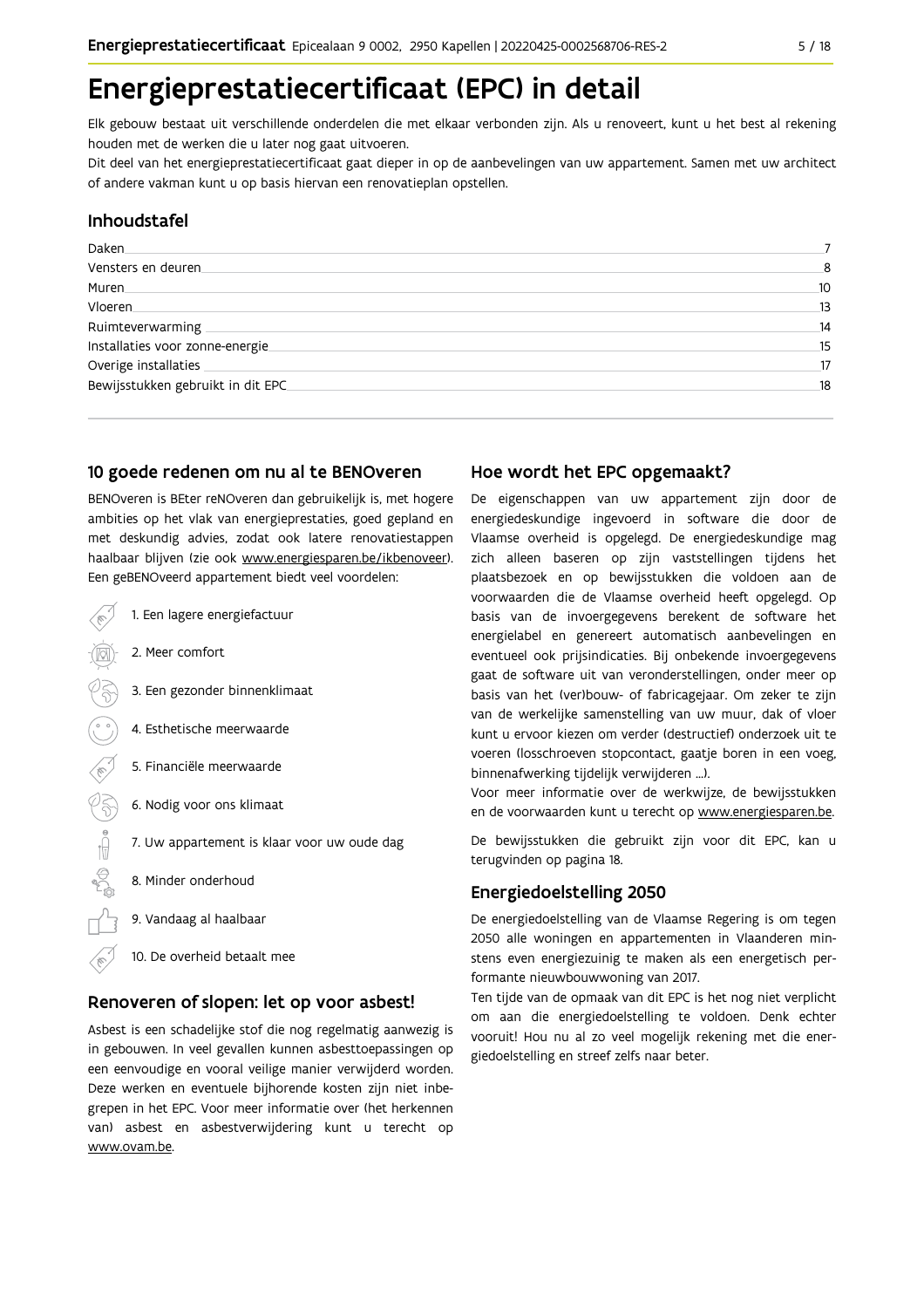### Algemene gegevens

| Gebouw id / Gebouweenheid id                                | 5944711 / 5948151 |
|-------------------------------------------------------------|-------------------|
| Datum plaatsbezoek                                          | 21/03/2022        |
| Referentiejaar bouw                                         | Onbekend          |
| Beschermd volume (m <sup>3</sup> )                          | 266               |
| Ruimten niet opgenomen in het beschermd volume              | Kelder            |
| Bruikbare vloeroppervlakte (m <sup>2</sup> )                | 92                |
| Verliesoppervlakte (m <sup>2</sup> )                        | 81                |
| Infiltratiedebiet $(m^3/(m^2h))$                            | Onbekend          |
| Thermische massa                                            | Zwaar             |
| Open haard(en) voor hout aanwezig                           | Ja                |
| Niet-residentiële bestemming                                | Geen              |
| Ligging van de eenheid in het gebouw                        | 1e                |
| Berekende energiescore (kWh/(m <sup>2</sup> jaar))          | 185               |
| Karakteristiek jaarlijks primair energieverbruik (kWh/jaar) | 16.971            |
| CO <sub>2</sub> -emissie (kg/jaar)                          | 3.405             |
| Indicatief S-peil                                           | 80                |
| Gemiddelde U-waarde gebouwschil (W/(m <sup>2</sup> K))      | 1.75              |
| Gemiddeld installatierendement verwarming (%)               | 72                |

### Verklarende woordenlijst

| beschermd volume                                    | Het volume van alle ruimten die men wenst te beschermen tegen warmteverlies naar<br>buiten, de grond en aangrenzende onverwarmde ruimten.                                                                                                                                      |
|-----------------------------------------------------|--------------------------------------------------------------------------------------------------------------------------------------------------------------------------------------------------------------------------------------------------------------------------------|
| bruikbare vloeroppervlakte                          | De vloeroppervlakte binnen het beschermd volume die beloopbaar en toegankelijk is.                                                                                                                                                                                             |
| U-waarde                                            | De U-waarde beschrijft de isolatiewaarde van daken, muren, vensters  Hoe lager de<br>U-waarde, hoe beter de constructie isoleert.                                                                                                                                              |
| R-waarde                                            | De warmteweerstand van een materiaallaag. Hoe groter de R-waarde, hoe beter de<br>materiaallaag isoleert.                                                                                                                                                                      |
| lambdawaarde                                        | De warmtegeleidbaarheid van een materiaal. Hoe lager de lambdawaarde, hoe beter<br>het materiaal isoleert.                                                                                                                                                                     |
| karakteristiek jaarlijks primair<br>energieverbruik | De berekende hoeveelheid primaire energie die gedurende één jaar nodig is voor de<br>verwarming, de aanmaak van sanitair warm water, de ventilatie en de koeling van een<br>appartement. Eventuele bijdragen van zonneboilers en zonnepanelen worden in<br>mindering gebracht. |
| berekende energiescore                              | Een maat voor de totale energieprestatie van een appartement. De berekende<br>energiescore is gelijk aan het karakteristiek jaarlijks primair energieverbuik, gedeeld<br>door de bruikbare vloeroppervlakte.                                                                   |
| S-peil                                              | Een maat voor de energieprestatie van de gebouwschil van een appartement. Het<br>S-peil houdt rekening met de isolatie, de luchtdichtheid, de oriëntatie, de<br>zonnewinsten en de vormefficiëntie. Hoe lager het S-peil, hoe energie-efficiënter de<br>gebouwschil.           |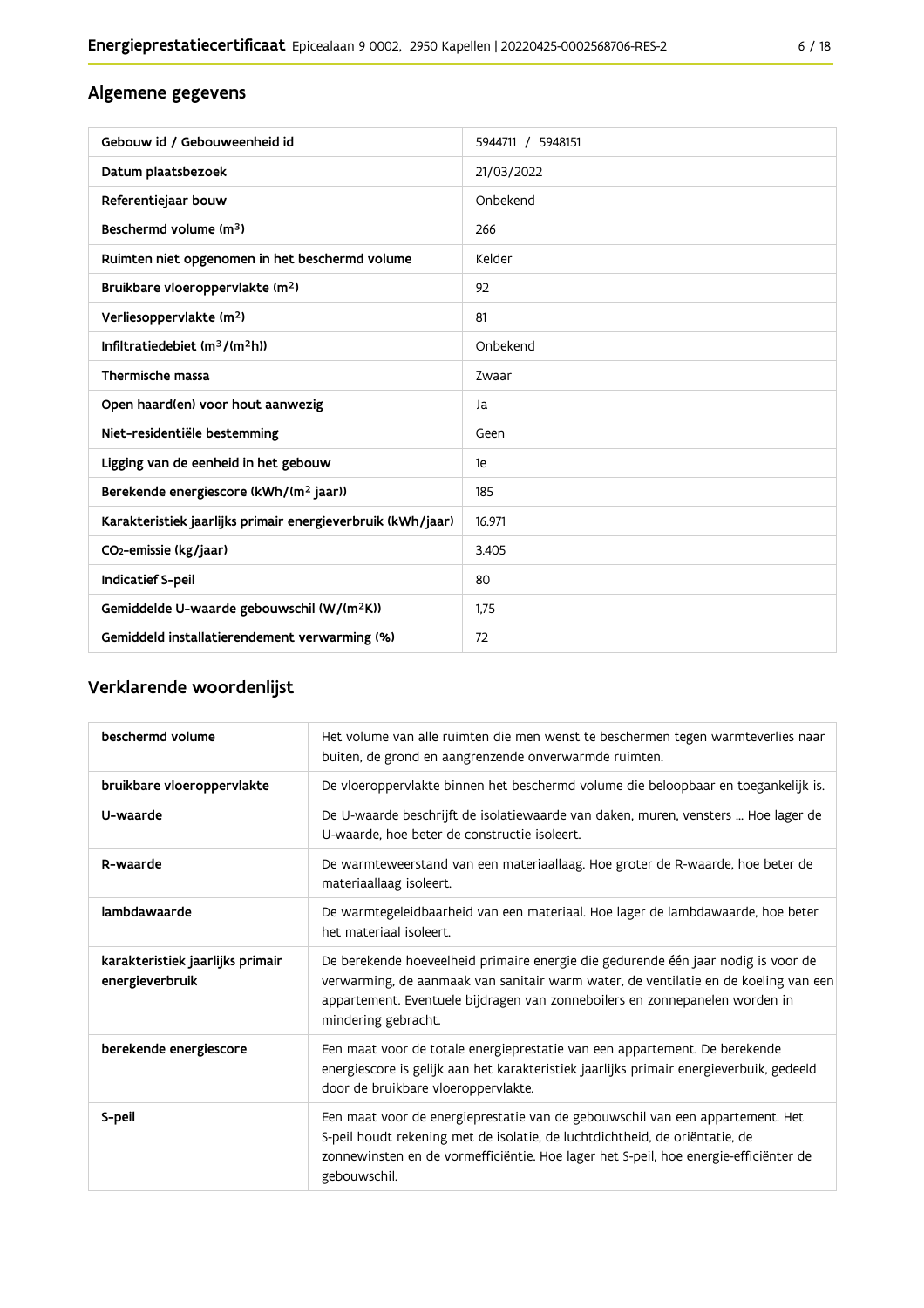## Daken

### Technische fiche daken

De energiedeskundige heeft de onderstaande gegevens ingevoerd. Bezorg die gegevens aan uw vakman.

| Beschrijving                   | Oriëntatie               | ลา<br>ξ<br>ω<br>음<br><b>Netto</b> | bekend<br>ω              | bekend<br>ω<br>Ε         | <b>Isolatie</b> |                  | vatie<br>reno<br>Ref jaar | ٩Ë<br>$\sim$<br>σ<br>൛<br>beken<br>ĩΩ,<br>$\alpha$ | ಇ<br>uchtla. | Dakty | vaarde<br>ε<br>≃ื้≊ |
|--------------------------------|--------------------------|-----------------------------------|--------------------------|--------------------------|-----------------|------------------|---------------------------|----------------------------------------------------|--------------|-------|---------------------|
| Plafond onder verwarmde ruimte |                          |                                   |                          |                          |                 |                  |                           |                                                    |              |       |                     |
| PF1                            | $\overline{\phantom{a}}$ | 92                                | $\overline{\phantom{0}}$ | $\overline{\phantom{0}}$ |                 | isolatie afwezig | $\overline{\phantom{a}}$  | 0,00                                               | afwezig      | a     | 2,86                |

#### Legende

a dak niet in riet of cellenbeton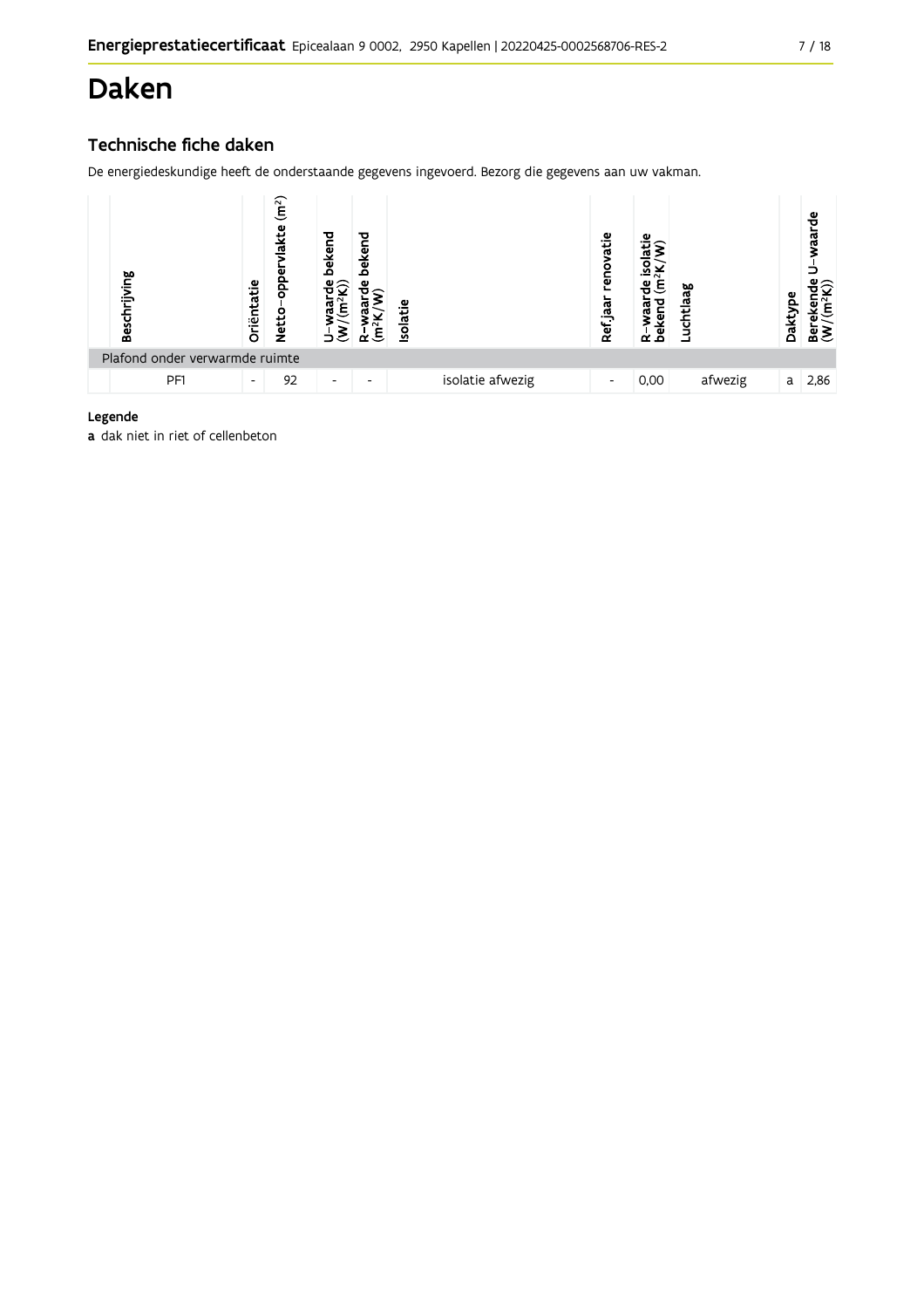### Vensters en deuren

Vensters

Ħ

19,5 m<sup>2</sup> van de vensters heeft hoogrendementsbeglazing (geplaatst na 2000). Dat is redelijk energiezuinig, maar voldoet nog niet aan de energiedoelstelling. Als u de beglazing vervangt, zorg dan dat deze voldoet aan de energiedoelstelling.

De kwaliteit van zowel de beglazing als de profielen bepaalt de energieprestatie van uw vensters. Kies altijd voor dubbele hoogrendementsbeglazing of drievoudige beglazing met een U-waarde van maximaal 1,0 W/(m<sup>2</sup>K). Bij de renovatie van vensters kunt u het best streven naar een U-waarde van maximaal 1,5 W/(m<sup>2</sup>K) voor de vensters (glas + profielen). Naast de vensters in de gevel verdienen ook dakvlakvensters, koepels, lichtstraten, polycarbonaatplaten en glasbouwstenen de nodige aandacht

Hoogstwaarschijnlijk vervangt u uw buitenschrijnwerk maar één keer. Kies daarom meteen voor de meest energie-efficiënte oplossing.

#### Denk vooruit! Ţ

- · Vervangt u eerst uw buitenschrijnwerk en isoleert u pas nadien uw gevels? Zorg er nu al voor dat de buitenmuurisolatie zonder koudebruggen op de profielen van uw vensters en deuren zal kunnen aansluiten. Zo vermijdt u condensatie en schimmelvorming in uw appartement.
- Bent u van plan om ventilatie te plaatsen met natuurlijke toevoer, eventueel in combinatie met mechanische afvoer? Bouw dan nu al ventilatieroosters in de vensters in.
- · Bent u van plan geautomatiseerde buitenzonwering te plaatsen? Breng dan nu al de nodige bekabeling aan.

#### Vensters vervangen

Het venster (glas + profielen) in zijn geheel vervangen is op energetisch vlak de beste oplossing. Als het om bepaalde redenen (esthetisch, bouwkundige regelgeving ...) niet mogelijk of gewenst is om het volledige venster te vervangen, vervang dan minstens het glas of plaats een dubbel raam of voorzetglas. Besteed altijd voldoende aandacht aan een luchtdichte plaatsing van het buitenschrijnwerk.

Beschikt u nog over oude rolluikkasten? Vervang ze door geïsoleerde luchtdichte kasten.

### Pas op!

· Dankzij de vervanging van het buitenschrijnwerk gaat de luchtdichtheid van uw appartement er sterk op vooruit en kan de luchtverversing niet meer gebeuren via spleten en kieren. Voorzie dus een ventilatiesysteem om uw appartement te ventileren. Dat is niet enkel essentieel om vochtproblemen te vermijden, maar ook voor uw gezondheid en uw comfort.

Laat u bijstaan door een architect, aannemer of vakman voor deskundig advies en een goede uitvoering van de werken.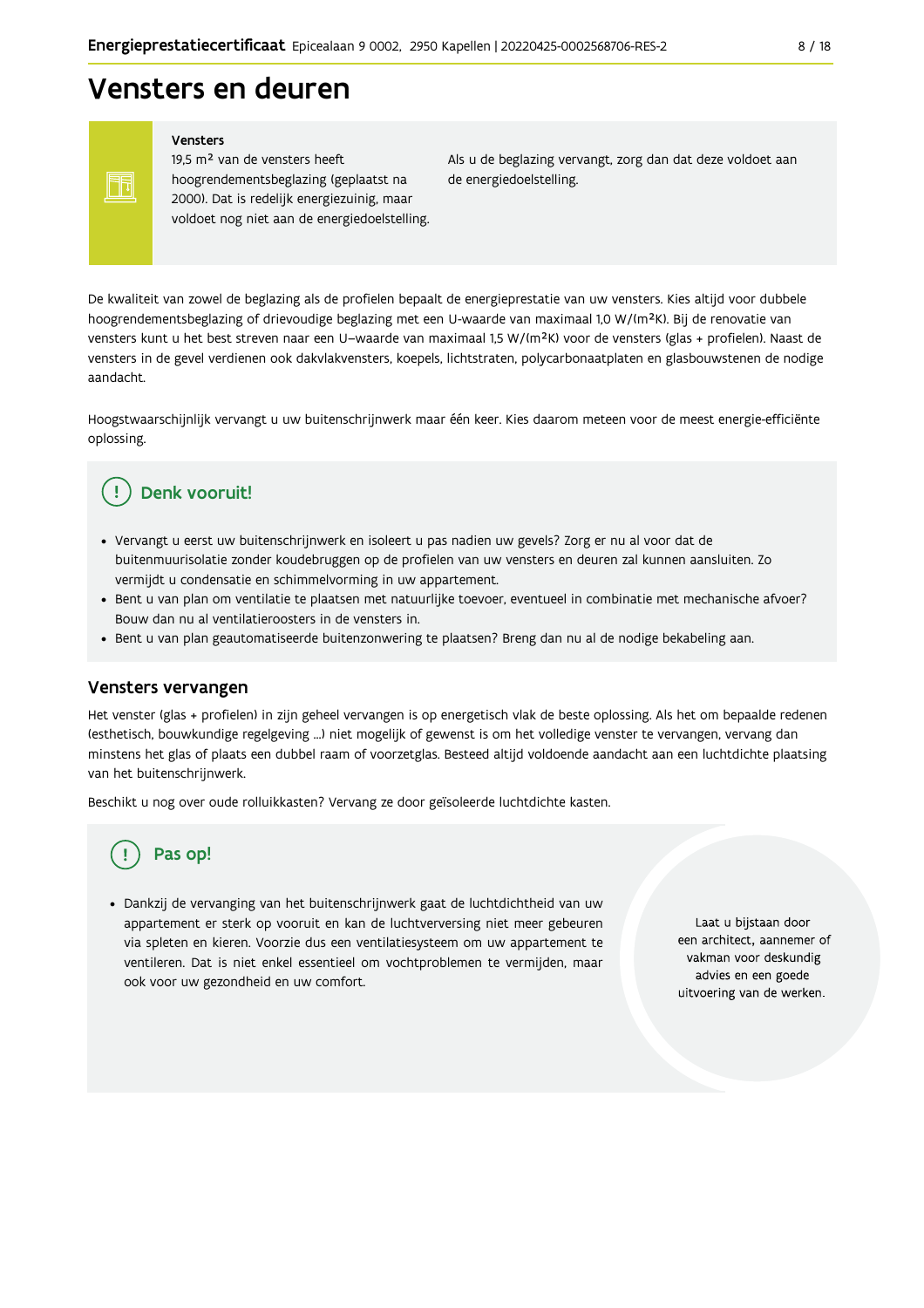#### Technische fiche van de vensters

De energiedeskundige heeft de onderstaande gegevens ingevoerd. Bezorg die gegevens aan uw vakman.

|   | Beschrijving    | Oriëntatie | Helling   | Oppervlakte (m <sup>2</sup> ) | bekend<br>U-waarde l<br>(W/(m <sup>2</sup> K)) | Beglazing                                | Buitenzonwering          | Profiel    | Berekende U-waarde<br>(W/(m <sup>2</sup> K)) |
|---|-----------------|------------|-----------|-------------------------------|------------------------------------------------|------------------------------------------|--------------------------|------------|----------------------------------------------|
|   | In voorgevel    |            |           |                               |                                                |                                          |                          |            |                                              |
|   | VG1-GL2         | ZO         | verticaal | 3,8                           | $\overline{\phantom{a}}$                       | HR-glas b                                | $\overline{\phantom{a}}$ | kunst>2000 | 1,82                                         |
|   | VG1-GL1         | ZO         | verticaal | 4,7                           | $\overline{\phantom{a}}$                       | HR-glas b<br>$U=1,10 W/(m^2K)$           |                          | kunst>2000 | 1,61                                         |
|   | In linkergevel  |            |           |                               |                                                |                                          |                          |            |                                              |
| ٠ | LG1-GL1         | ZW         | verticaal | 2,4                           | $\overline{\phantom{a}}$                       | HR-glas b<br>$U=1,10 W/(m^2K)$           |                          | kunst>2000 | 1,61                                         |
| ٠ | LG1-GL2         | ZW         | verticaal | 5,6                           | $\overline{\phantom{a}}$                       | HR-glas b<br>U=1,10 W/(m <sup>2</sup> K) |                          | kunst>2000 | 1,61                                         |
|   | In rechtergevel |            |           |                               |                                                |                                          |                          |            |                                              |
|   | RG1-GL1         | NO.        | verticaal | 1                             | ٠                                              | HR-glas b<br>$U=1,10 W/(m^2K)$           |                          | kunst>2000 | 1,61                                         |
|   | RG1-GL2         | <b>NO</b>  | verticaal | 2                             | $\overline{a}$                                 | HR-glas b<br>U=1,10 W/(m <sup>2</sup> K) |                          | kunst>2000 | 1,61                                         |

#### Legende glastypes

HR-glas b Hoogrendementsglas bouwjaar >=

2000

Legende profieltypes

```
Kunststof profiel, 2 of meer kamers ≥2000
kunst>2000
```
### Technische fiche van de deuren, poorten en panelen

De energiedeskundige heeft de onderstaande gegevens ingevoerd. Bezorg die gegevens aan uw vakman.



| <b>b</b> deur/paneel niet in metaal |  |
|-------------------------------------|--|

hout Houten profiel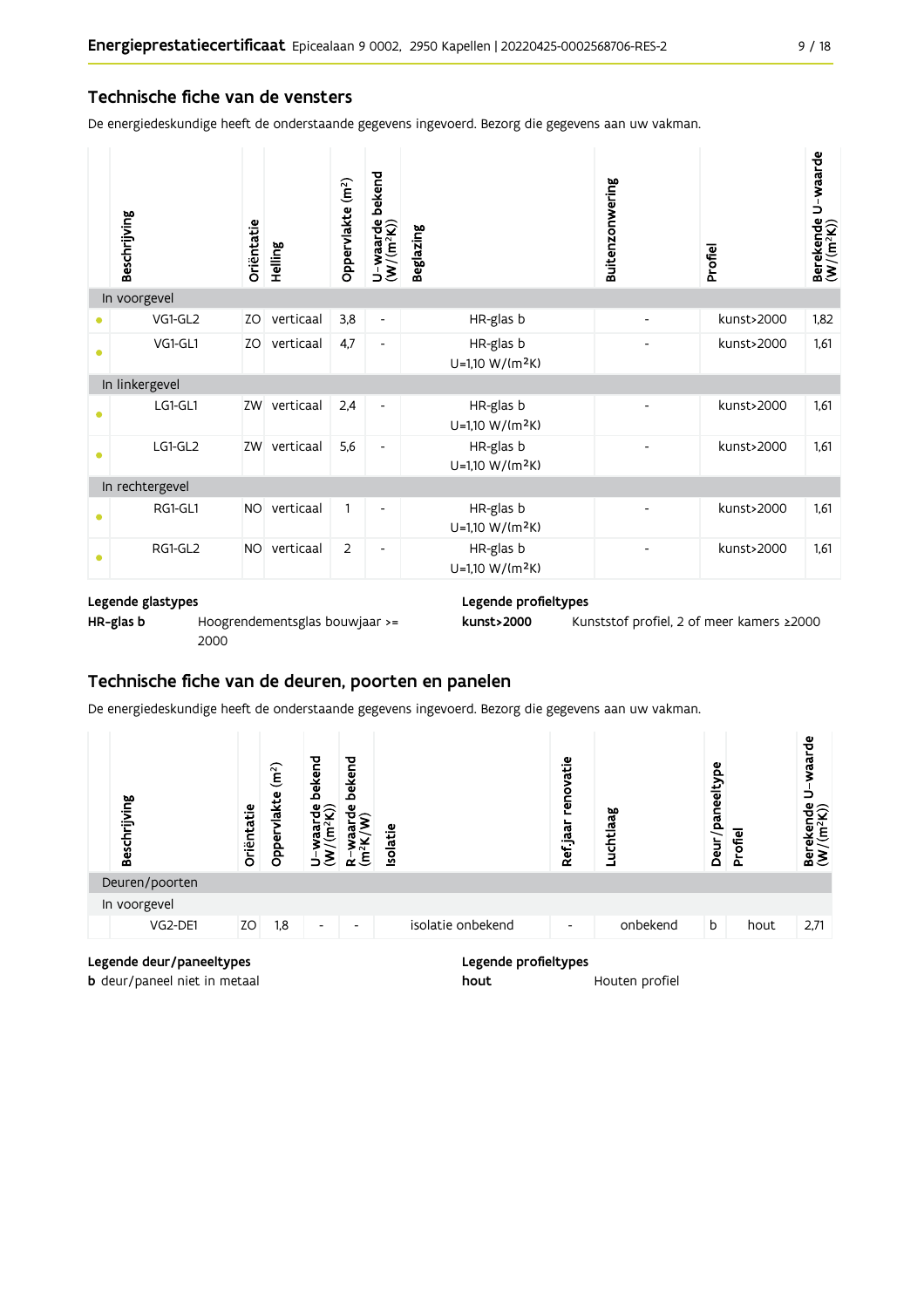### **Muren**



#### Muur

62 m<sup>2</sup> van de muren is vermoedelijk niet geïsoleerd.

Plaats isolatie aan de binnenkant van de muur of plaats isolatie aan de buitenkant van de muur.

Bij de isolatie van de muren kunt u het best streven naar een U-waarde van maximaal 0,24 W/(m<sup>2</sup>K). Dat komt overeen met een isolatielaag van ongeveer 14 cm minerale wol, EPS of XPS ( $\lambda_a$  = 0,035 W/(mK)) of 10 cm PUR of PIR ( $\lambda_a$  = 0,023 W/(mK)). Als u de isolatie tussen regelwerk plaatst, breng dan minstens 6 cm extra isolatie aan.

Hoogstwaarschijnlijk renoveert u uw muren maar één keer grondig. Isoleer daarom meteen maximaal. De energiedoelstelling van 0,24 W/(m<sup>2</sup>K) vormt de basis, maar u kunt altijd streven naar beter.

#### Pas op! (၂

- · De warmteverliezen worden niet alleen beperkt door goed te isoleren, maar ook door luchtlekken te vermijden. Besteed voldoende aandacht aan het luchtdicht aansluiten van de muurisolatie op vensters en deuren, de vloer en het dak.
- · Door het isoleren van de muren gaat de luchtdichtheid van uw appartement er op vooruit en kan de luchtverversing niet meer gebeuren via spleten en kieren. Voorzie dus een ventilatiesysteem om uw appartement te ventileren. Dat is niet enkel essentieel om vochtproblemen te vermijden, maar ook voor uw gezondheid en uw comfort.

Laat u bijstaan door een architect, aannemer of vakman voor deskundig advies en een goede uitvoering van de werken.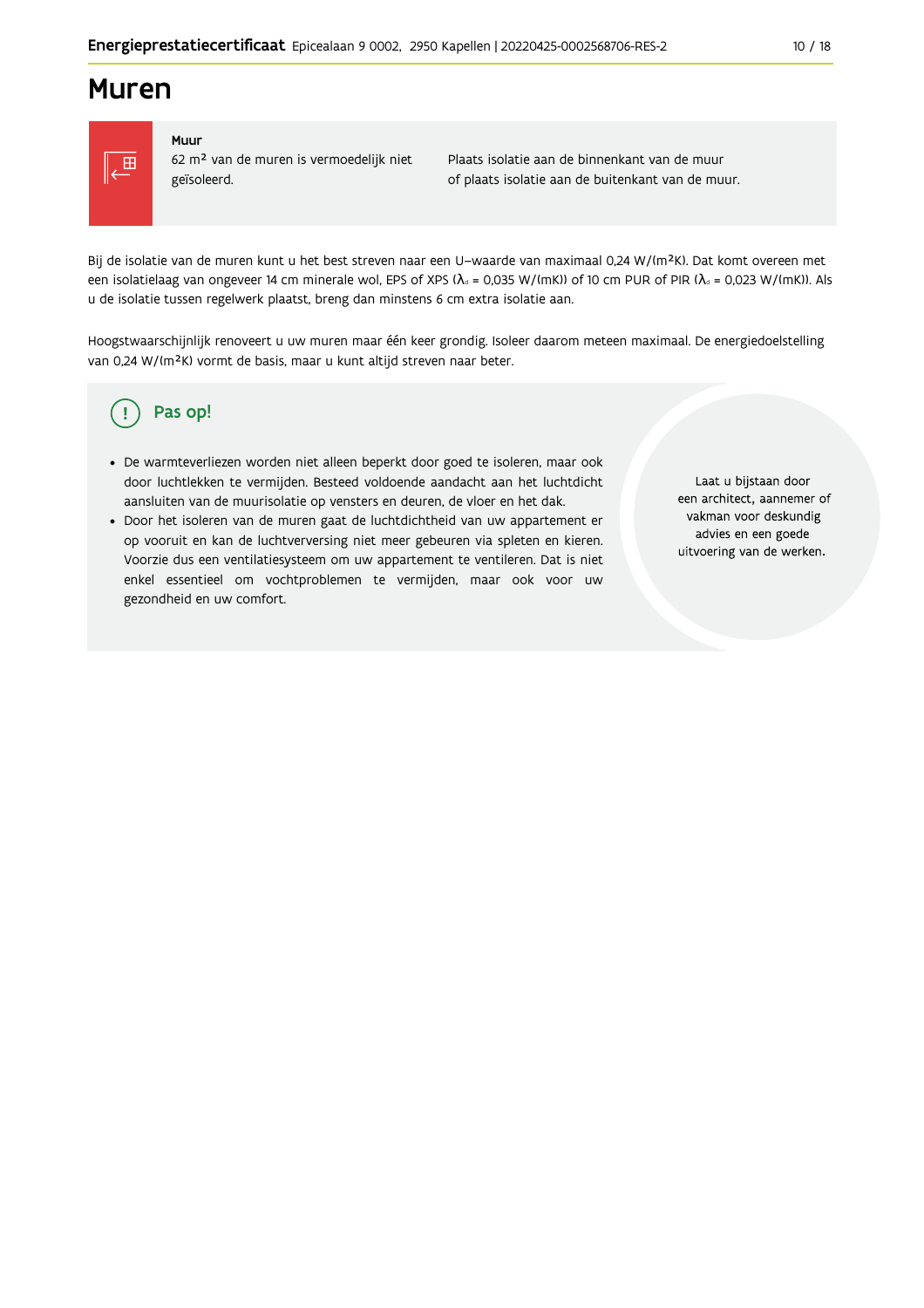#### Methodes om buitenmuren te isoleren

Er bestaan een aantal methodes om muren te isoleren. U kunt die methodes combineren om de energiedoelstelling van 0,24 W/(m<sup>2</sup>K) te halen.

#### Muren aan de buitenkant isoleren

Dat kan door een extra buitenmuur met een geïsoleerde spouw op te trekken of door isolatiemateriaal aan te brengen met daarop een bepleistering of een nieuwe gevelbekleding.



1. Buitenmuur | 2. Isolatie | 3. Vochtscherm | 4. Afwerkingslaag | 5. Stijl- en regelwerk (optioneel)

#### $\bigoplus$

- Bouwfysisch veruit de beste oplossing.
- Koudebruggen worden weggewerkt.
- · Nieuw uitzicht van het appartement.

#### $\odot$

- Vrij dure oplossing.
- · Niet toepasbaar bij beschermde of siergevels.
- Soms is een stedenbouwkundige vergunning vereist.

### Denk vooruit!

- · Nadien uw dak isoleren? Zorg nu al dat de dakisolatie zal kunnen aansluiten op de muurisolatie.
- · Vernieuw eerst vensters en deuren (indien nodig), zodat de buitenisolatie hierop kan aansluiten.
- Hou nu al rekening met later te plaatsen zonwering.

#### Muren aan de binnenkant isoleren

Isolatieplaten kunnen rechtstreeks op de bestaande muur bevestigd worden of een structuur in hout of metaal kan opgevuld worden met isolatie ('voorzetwandsysteem'). Binnenisolatie is een delicaat werk. Vraag advies aan een vakman of laat het uitvoeren door een gecertificeerd aannemer



1. Buitengevel | 2. Isolatie | 3. Dampscherm | 4. Binnenafwerking | 5. Stijl- en regelwerk (optioneel)

#### $\bigoplus$

- Relatief eenvoudig zelf uit te voeren.
- Geen invloed op het uitzicht van het appartement.

### ⊝

- Bouwfysisch de meest delicate oplossing.
- · De binnenruimte verkleint en stopcontacten, leidingen en radiatoren moeten worden verplaatst.

### Denk vooruit!

- Vernieuw eerst vensters en deuren (indien nodig), zodat de binnenisolatie hierop kan aansluiten.
- · Breng eventueel wandverstevigingen aan om later kaders en kasten te kunnen ophangen.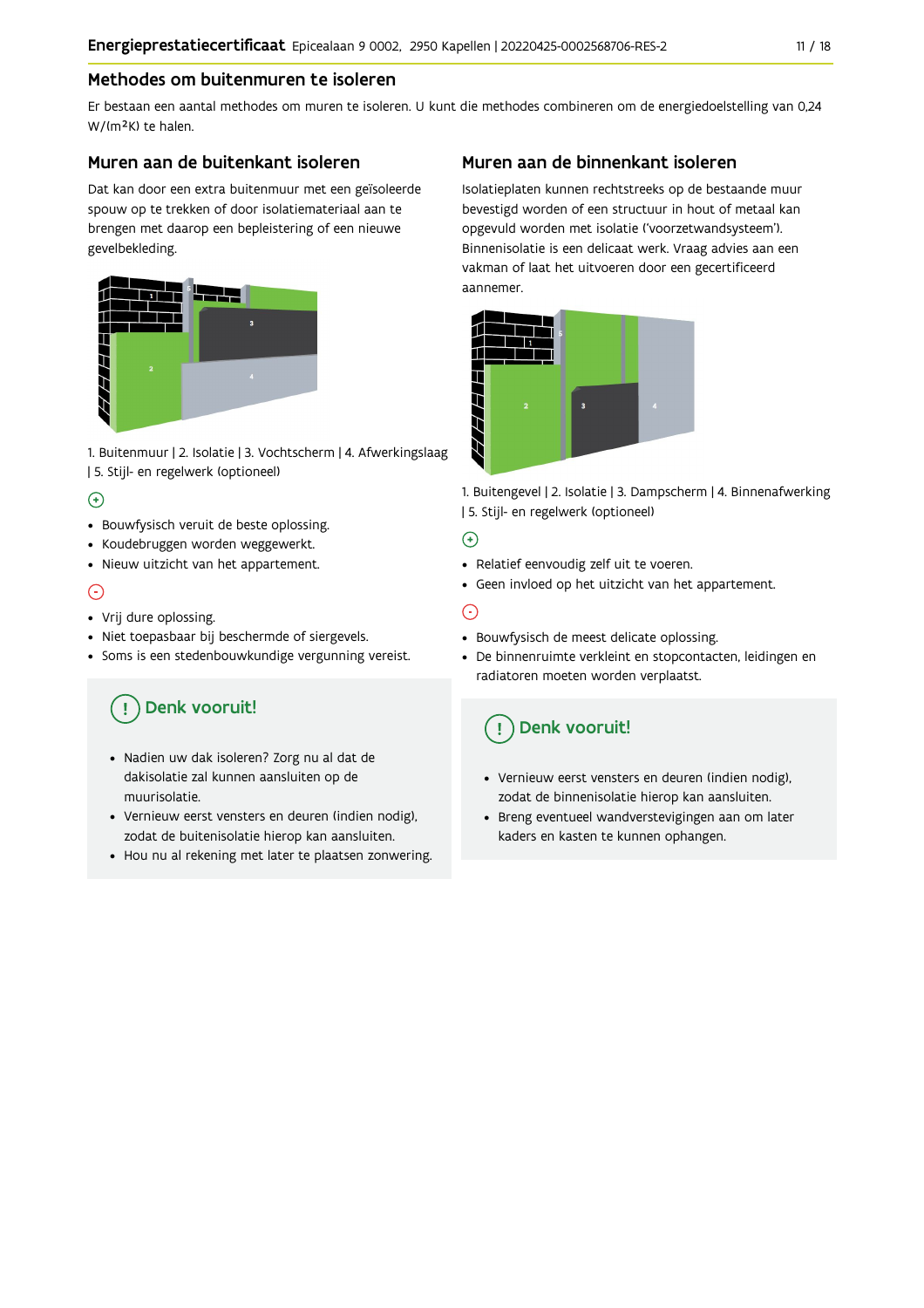#### Technische fiche van de muren

De energiedeskundige heeft de onderstaande gegevens ingevoerd. Bezorg die gegevens aan uw vakman.

| Beschrijving                         | Oriëntatie | Netto-oppervlakte (m <sup>2</sup> ) | Diepte onder maaiveld (m)    | U-waarde bekend (W/(m <sup>2</sup> K)) | R-waarde bekend (m <sup>2</sup> K/W) | solatie           | Ref.jaar renovatie       | Luchtlaag                 | Muurtype | Berekende U-waarde<br>(W/(m <sup>2</sup> K)) |
|--------------------------------------|------------|-------------------------------------|------------------------------|----------------------------------------|--------------------------------------|-------------------|--------------------------|---------------------------|----------|----------------------------------------------|
| Buitenmuur                           |            |                                     |                              |                                        |                                      |                   |                          |                           |          |                                              |
| Voorgevel                            |            |                                     |                              |                                        |                                      |                   |                          |                           |          |                                              |
| VG1                                  | ZO         | 32                                  | ٠                            |                                        |                                      | isolatie onbekend | $\blacksquare$           | aanwezig<br>niet in spouw | a        | 1,79                                         |
| Rechtergevel                         |            |                                     |                              |                                        |                                      |                   |                          |                           |          |                                              |
| RG1                                  | <b>NO</b>  | 17,3                                |                              |                                        |                                      | isolatie onbekend | $\overline{\phantom{a}}$ | aanwezig<br>niet in spouw | a        | 1,79                                         |
| Linkergevel                          |            |                                     |                              |                                        |                                      |                   |                          |                           |          |                                              |
| LG1                                  | ZW         | 12,3                                |                              |                                        |                                      | isolatie onbekend | $\overline{\phantom{a}}$ | aanwezig<br>niet in spouw | a        | 1,79                                         |
| Muur in contact met verwarmde ruimte |            |                                     |                              |                                        |                                      |                   |                          |                           |          |                                              |
| Voorgevel                            |            |                                     |                              |                                        |                                      |                   |                          |                           |          |                                              |
| VG <sub>2</sub>                      | ZO         | 4,2                                 | $\qquad \qquad \blacksquare$ |                                        |                                      | isolatie afwezig  | $\overline{\phantom{a}}$ | afwezig                   | a        | 1,92                                         |
| Achtergevel                          |            |                                     |                              |                                        |                                      |                   |                          |                           |          |                                              |
| AG1                                  | <b>NW</b>  | 41                                  |                              |                                        |                                      | isolatie afwezig  | $\overline{\phantom{a}}$ | afwezig                   | a        | 1,92                                         |

#### Legende

a muur niet in isolerende snelbouwsteen of cellenbeton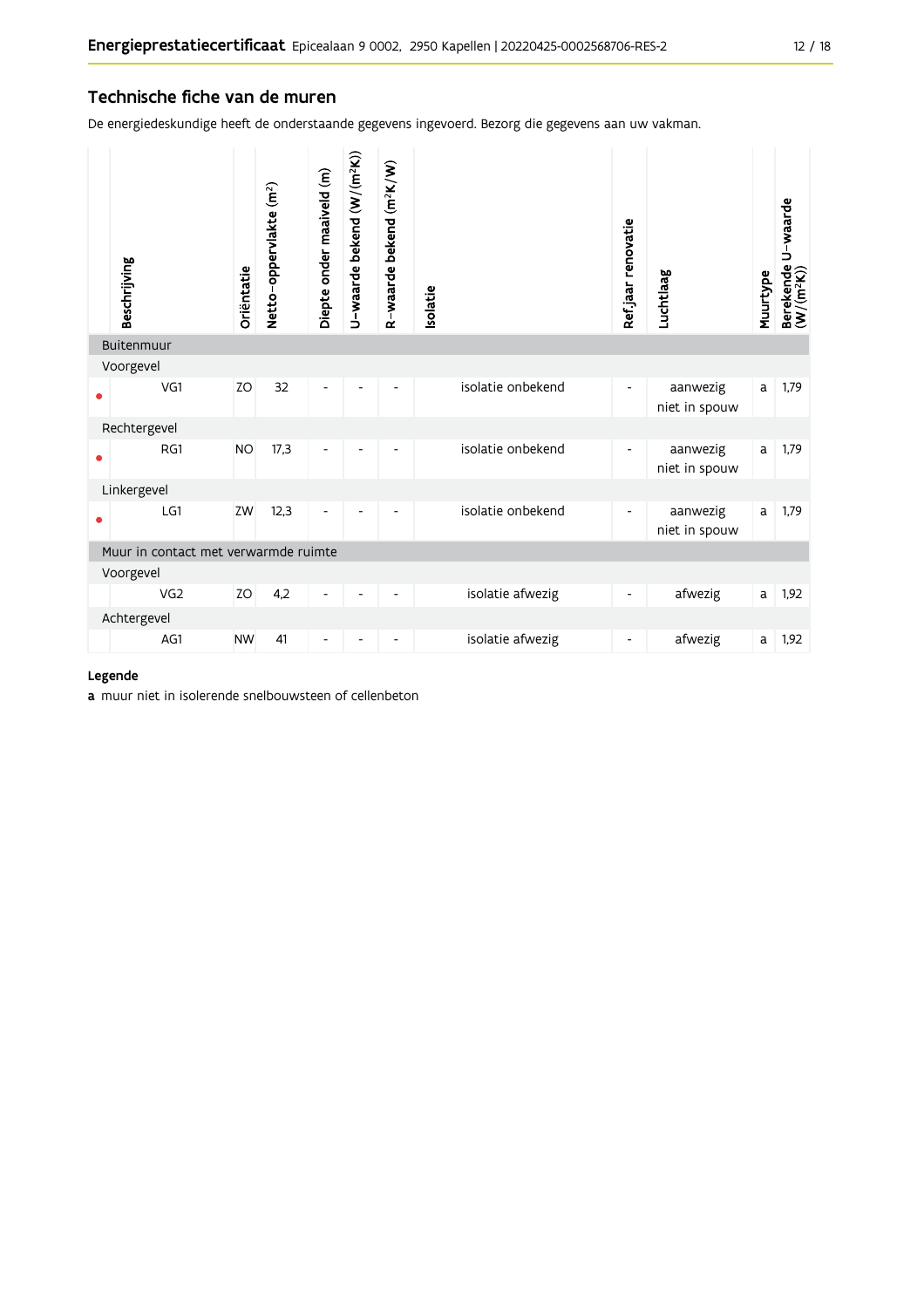## Vloeren

### Technische fiche van de vloeren

De energiedeskundige heeft de onderstaande gegevens ingevoerd. Bezorg die gegevens aan uw vakman.



#### Legende

a vloer niet in cellenbeton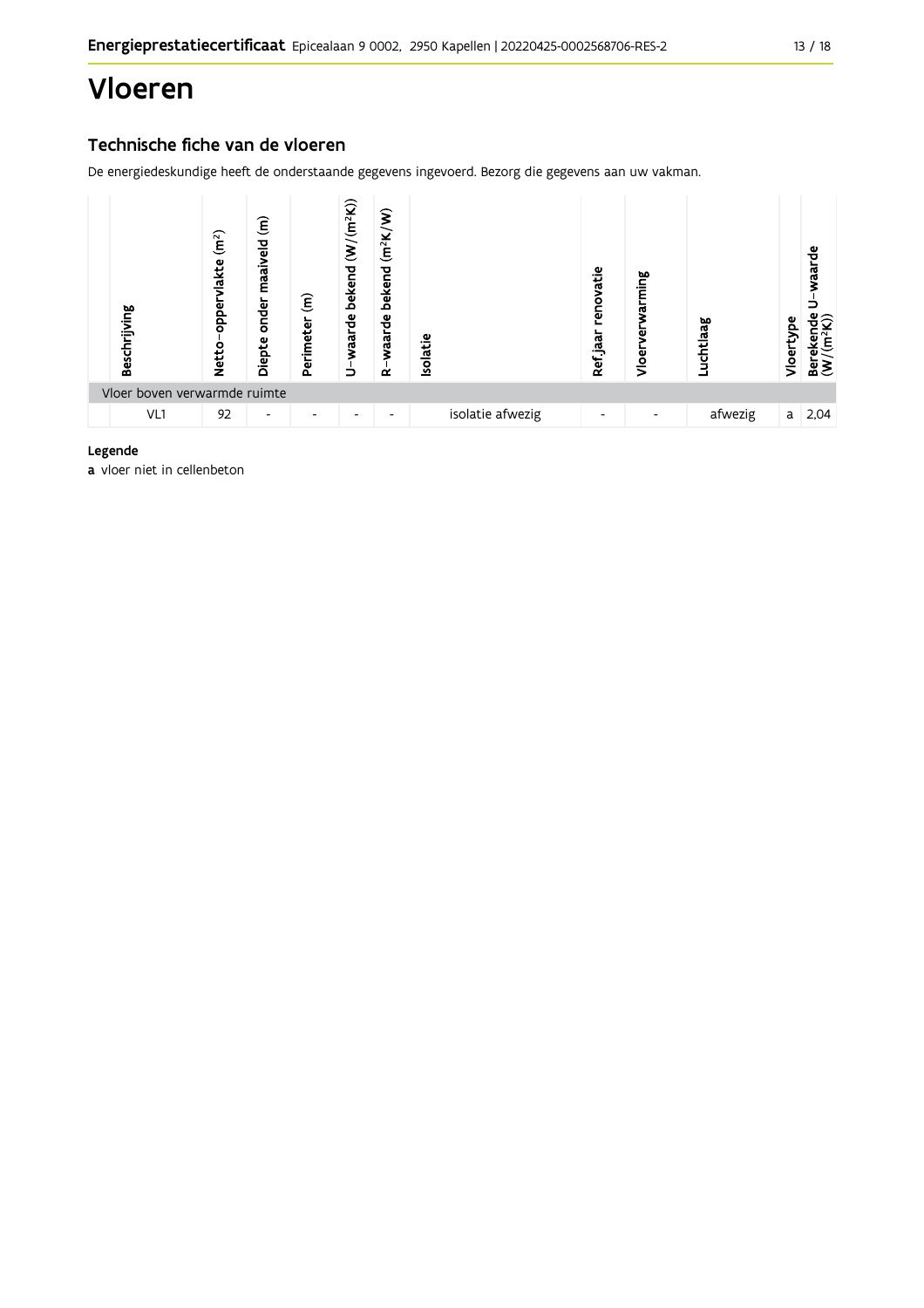## Ruimteverwarming



Proficiat! De verwarmingsinstallatie met condenserende ketel voldoet aan de energiedoelstelling.

### Technische fiche van de ruimteverwarming

De energiedeskundige heeft de onderstaande gegevens ingevoerd. Bezorg die gegevens aan uw vakman.

### Installaties met één opwekker

|                                      | RV1                      |  |  |
|--------------------------------------|--------------------------|--|--|
|                                      | $\odot$                  |  |  |
| Omschrijving                         | wandketel junkers met    |  |  |
|                                      | radiatoren               |  |  |
| Type verwarming                      | centraal                 |  |  |
| Aandeel in volume (%)                | 100%                     |  |  |
| Installatierendement (%)             | 72%                      |  |  |
| Aantal opwekkers                     | $\mathbf{1}$             |  |  |
| Opwekking                            |                          |  |  |
|                                      | $\odot$                  |  |  |
| Type opwekker                        | individueel              |  |  |
| Energiedrager                        | gas                      |  |  |
| Soort opwekker(s)                    | condenserende ketel      |  |  |
| Bron/afgiftemedium                   |                          |  |  |
| Vermogen (kW)                        | $\overline{a}$           |  |  |
| Elektrisch vermogen WKK              | $\overline{a}$           |  |  |
| (kW)                                 |                          |  |  |
| Aantal (woon)eenheden                | $\overline{a}$           |  |  |
| Rendement                            | 108% t.o.v.              |  |  |
|                                      | onderwaarde              |  |  |
| Referentiejaar fabricage             | $\blacksquare$           |  |  |
| Labels                               | $\overline{\phantom{a}}$ |  |  |
| Locatie                              | binnen beschermd         |  |  |
|                                      | volume                   |  |  |
| Distributie                          |                          |  |  |
| <b>Externe stookplaats</b>           | nee                      |  |  |
| Ongeïsoleerde leidingen (m)          | 0m ≤ lengte ≤ 2m         |  |  |
| Ongeïsoleerde combilus (m)           | $\overline{\phantom{a}}$ |  |  |
| Aantal (woon)eenheden op<br>combilus | $\overline{a}$           |  |  |
|                                      |                          |  |  |
| Afgifte & regeling<br>Type afgifte   | radiatoren/convectoren   |  |  |
| Regeling                             | pompregeling             |  |  |
|                                      | manuele                  |  |  |
|                                      | radiatorkranen           |  |  |
|                                      | kamerthermostaat         |  |  |
|                                      |                          |  |  |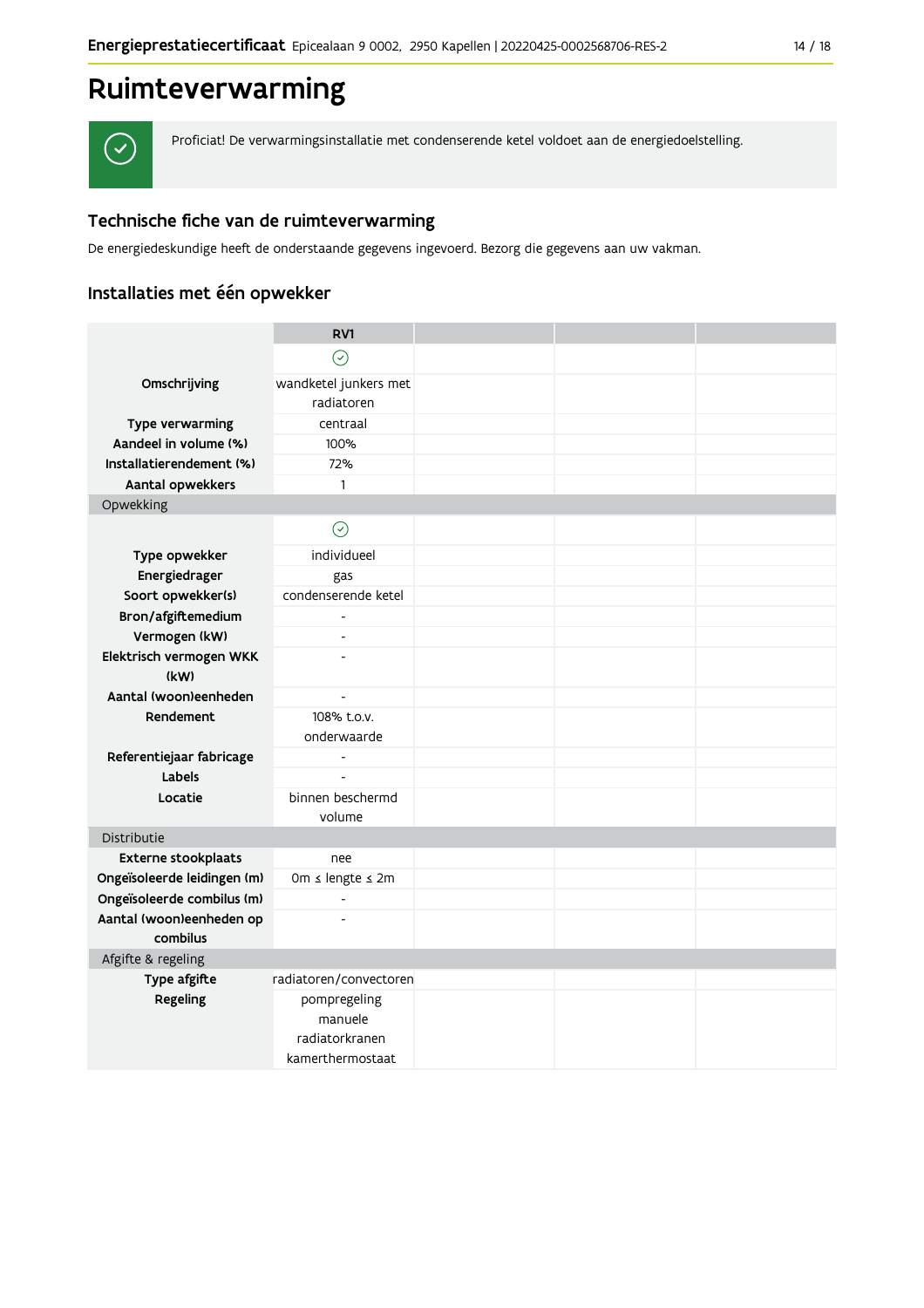## Installaties voor zonne-energie



#### Zonneboiler

Er is geen zonneboiler aanwezig.

Onderzoek de mogelijkheid om een zonneboiler te plaatsen. Raadpleeg hiervoor de zonnekaart of vraag raad aan een vakman.

Zonnepanelen Er zijn geen zonnepanelen aanwezig.

Onderzoek de mogelijkheid om zonnepanelen te plaatsen. Raadpleeg hiervoor de zonnekaart of vraag raad aan een vakman.

De zonnekaart berekent automatisch het zonnepotentieel voor uw gebouw en geeft een indicatie van het aantal zonnepanelen of zonnecollectoren dat u op het dak zou kunnen plaatsen.

Let op: de zonnekaart gaat uit van het elektriciteits- en watergebruik van een standaardgezin. Hou er bij de bepaling van de grootte van de te plaatsen installatie rekening mee dat het elektriciteits- en watergebruik van uw gebouw kan afwijken.

Voor meer informatie over de berekening van het zonnepotentieel kunt u terecht op de zonnekaart via www.energiesparen.be/zonnekaart.

#### Zonnepanelen

Zonnepanelen (ook wel fotovoltaïsche panelen of PV-panelen genoemd) zetten de energie van de zon om in elektriciteit.

Bij de bepaling van het aantal te plaatsen zonnepanelen kunt u ervoor kiezen om alleen uw eigen elektriciteitsverbruik te dekken of om meteen het volledige beschikbare dakoppervlak te benutten.

Om de zonnepanelen optimaal te laten renderen, plaatst u ze tussen oostelijke en westelijke richting onder een hoek van 20° tot 60°.

#### Zonneboiler

Zonnecollectoren zetten de energie van de zon om in warmte. Een zonneboilerinstallatie bestaat uit zonnecollectoren op het dak en een opslagvat voor warm water. Een zonneboiler verwarmt een deel van het sanitair warm water met gratis zonnewarmte. Als de installatie voldoende groot is, kan ze ook in een deel van uw behoefte voor ruimteverwarming voorzien. Hou er wel rekening mee dat een zonnecollector het hoogste rendement behaalt in de zomer. Het rendement in de winter ligt beduidend lager.

Om de zonnecollectoren optimaal te laten renderen, plaatst u ze tussen oostelijke en westelijke richting onder een hoek van 20° tot 60°.



1. Zonnepaneel | 2. Omvormer | 3. Elektrische toestellen



1. Zonnecollector | 2. Opslagvat zonneboiler | 3. Sanitair warm water | 4. Afgifte-element voor ruimteverwarming (optioneel)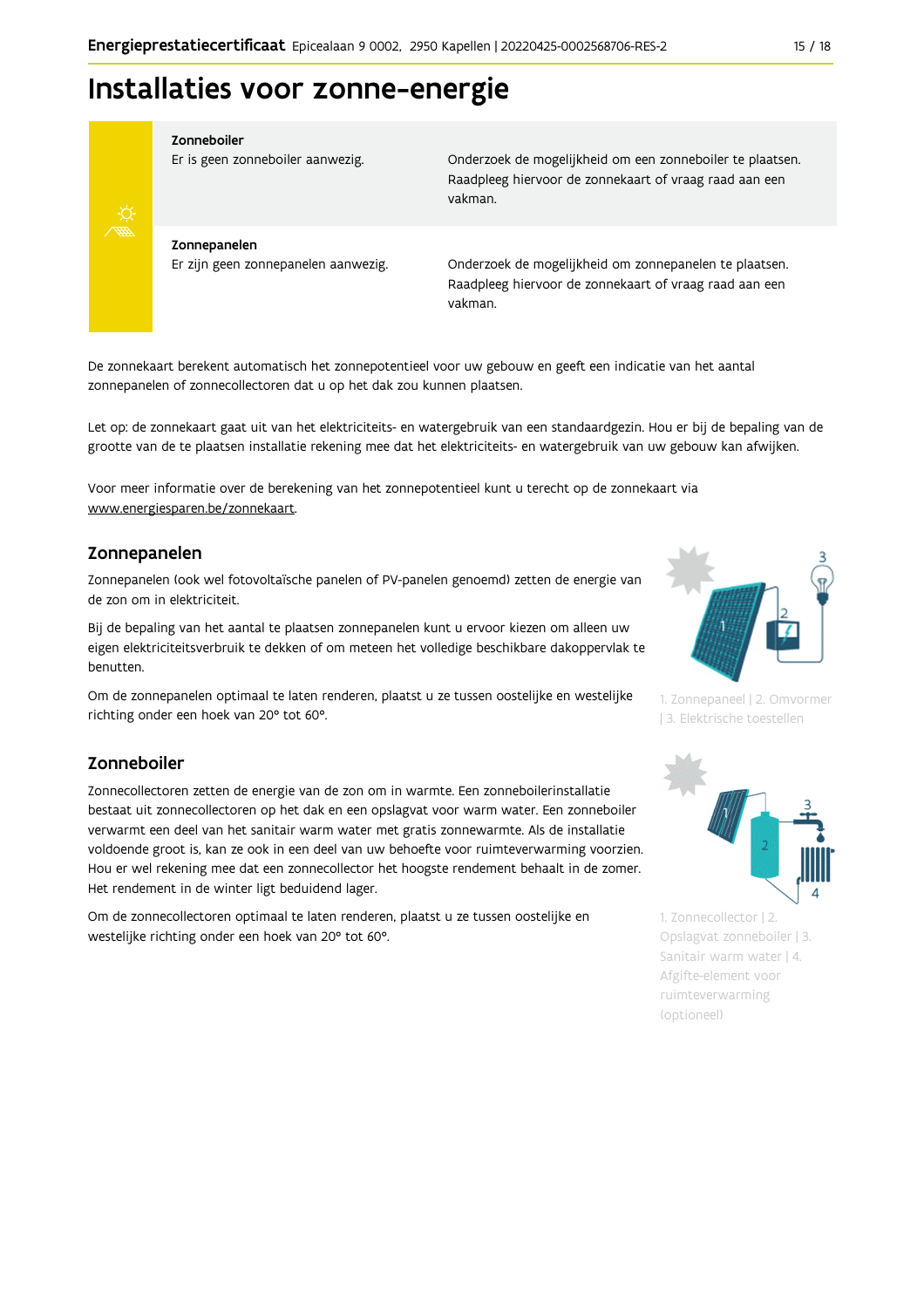#### Ţ Denk vooruit!

- · Zorg ervoor dat het dak waarop u de zonnepanelen of zonnecollectoren plaatst, goed is geïsoleerd. Als de installaties geplaatst zijn, kunt u het dak alleen nog aan de onderkant isoleren.
- · De groenste én de goedkoopste stroom is de stroom die u niet verbruikt. Probeer daarom eerst overbodig elektriciteitsverbruik te vermijden door bijvoorbeeld het sluimerverbruik te verminderen.
- · Beperk ook het gebruik van sanitair warm water door gebruik te maken van een spaardouchekop, een debietbegrenzer of een douchewarmtewisselaar.

#### Pas op! ( !

- · Schaduw van gebouwen, bomen en schoorstenen vermindert de opbrengst van zonnepanelen en zonnecollectoren.
- Informeer bij uw gemeentebestuur of u een bouwvergunning moet aanvragen voor de plaatsing van zonnepanelen of zonnecollectoren.

Laat u bijstaan door een architect, aannemer of vakman voor deskundig advies en een goede uitvoering van de werken.

#### Technische fiche van de installaties op zonne-energie

Geen installaties op zonne-energie aanwezig.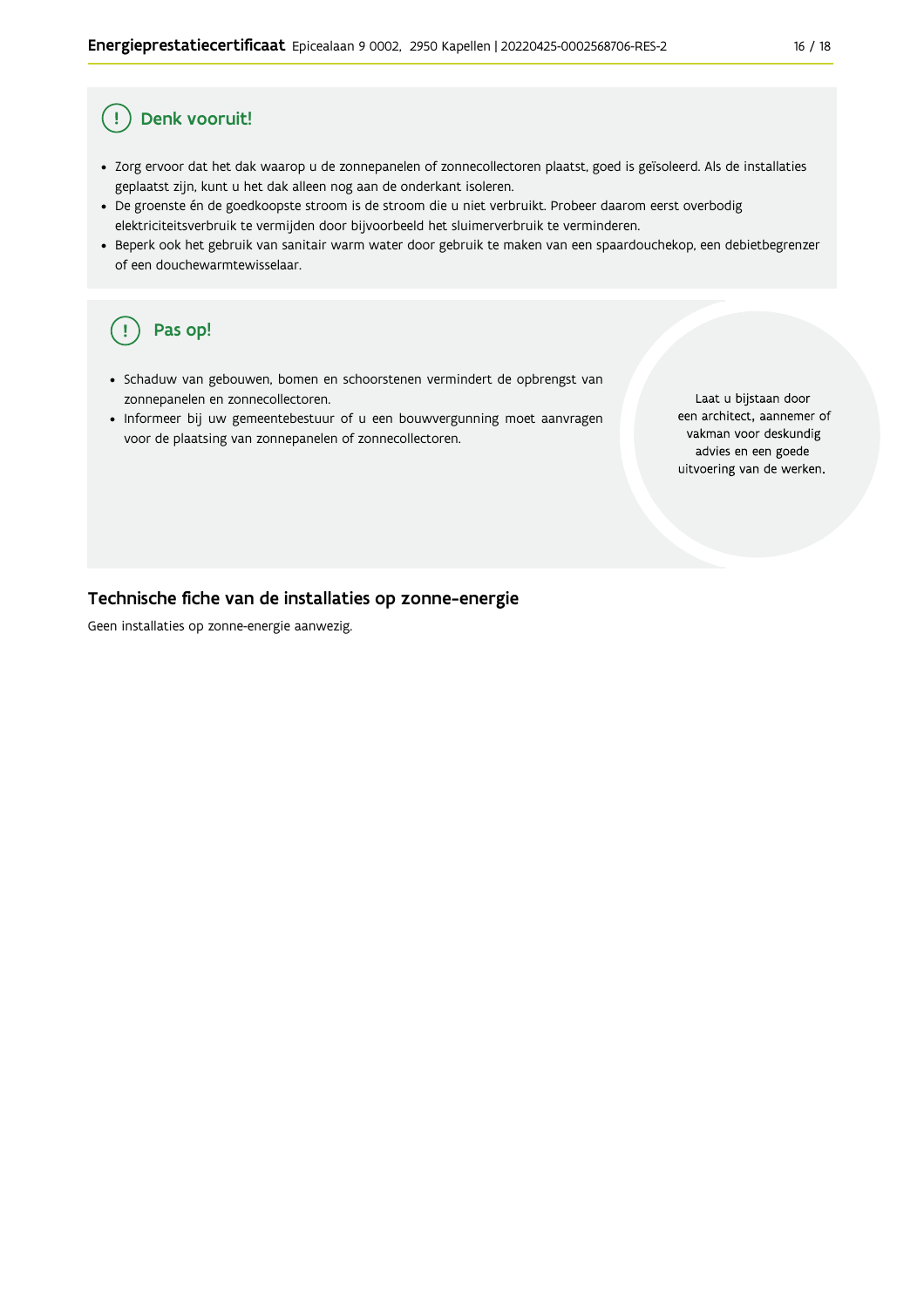## Overige installaties

#### Sanitair warm water



Uw appartement beschikt niet over een zonneboiler. Overweeg de plaatsing van een zonneboiler of warmtepompboiler. Daarmee kunt u energie besparen.

|                                    | SWW1                         |  |
|------------------------------------|------------------------------|--|
| <b>Bestemming</b>                  | keuken en badkamer           |  |
| Opwekking                          |                              |  |
| Soort                              | individueel                  |  |
| Gekoppeld aan ruimteverwarming     | ja, aan rv1                  |  |
| Energiedrager                      |                              |  |
| Type toestel                       | $\overline{\phantom{0}}$     |  |
| Referentiejaar fabricage           | $\overline{\phantom{a}}$     |  |
| Energielabel                       | $\overline{\phantom{0}}$     |  |
| Opslag                             |                              |  |
| Aantal voorraadvaten               | $\mathsf{O}$                 |  |
| Aantal (woon)eenheden              |                              |  |
| Volume (I)                         | $\blacksquare$               |  |
| Omtrek (m)                         |                              |  |
| Hoogte (m)                         |                              |  |
| Isolatie                           | Ξ.                           |  |
| Label                              | -                            |  |
| Opwekker en voorraadvat één geheel | Ξ.                           |  |
| Distributie                        |                              |  |
| Type leidingen                     | gewone leidingen             |  |
| Lengte leidingen (m)               | $\leq$ 5m                    |  |
| Isolatie leidingen                 | Ξ.                           |  |
| Aantal (woon)eenheden op leidingen | $\qquad \qquad \blacksquare$ |  |

#### Ventilatie

ூ Uw appartement beschikt mogelijk niet over voldoende ventilatievoorzieningen. Een goede ventilatie is echter noodzakelijk om een gezond binnenklimaat te garanderen. Voorzie bij uw renovatie daarom in een ventilatiesysteem. Om energie te besparen, kunt u het best kiezen voor een systeem met vraagsturing of warmteterugwinning.

| Type ventilatie | geen of onvolledig |
|-----------------|--------------------|
|                 |                    |

#### **Koeling**

Uw appartement heeft kans op oververhitting. Overweeg buitenzonwering om de zon zoveel mogelijk buiten te houden tijdens de zomer. Vermijd de plaatsing van een koelinstallatie, want die verbruikt veel energie.

Koelinstallatie

afwezig